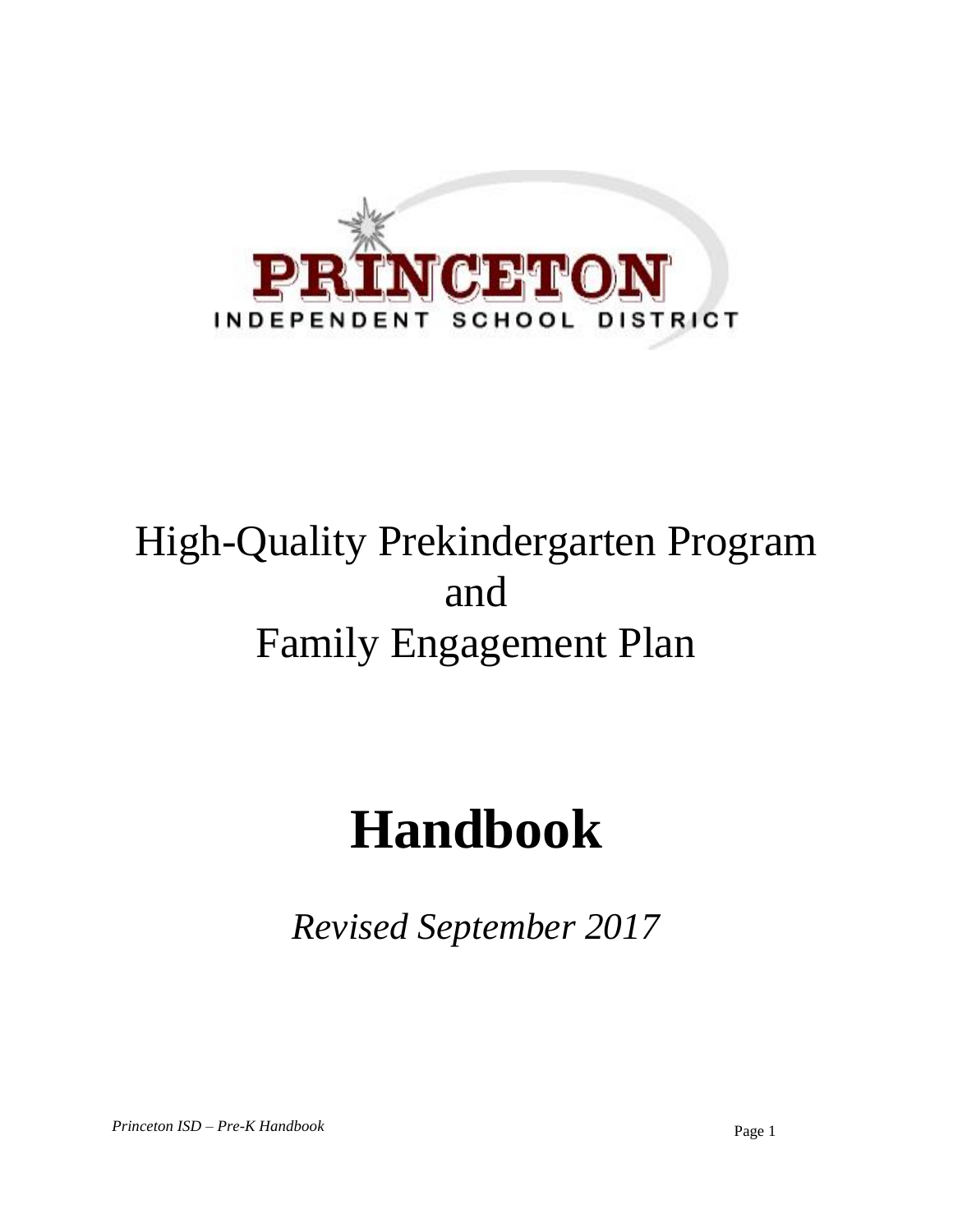## **TABLE OF CONTENTS**

#### **PISD Pre-Kindergarten Handbook**

| Pre-Kindergarten Verification of Qualification Form ----------------------------------- 12 |  |
|--------------------------------------------------------------------------------------------|--|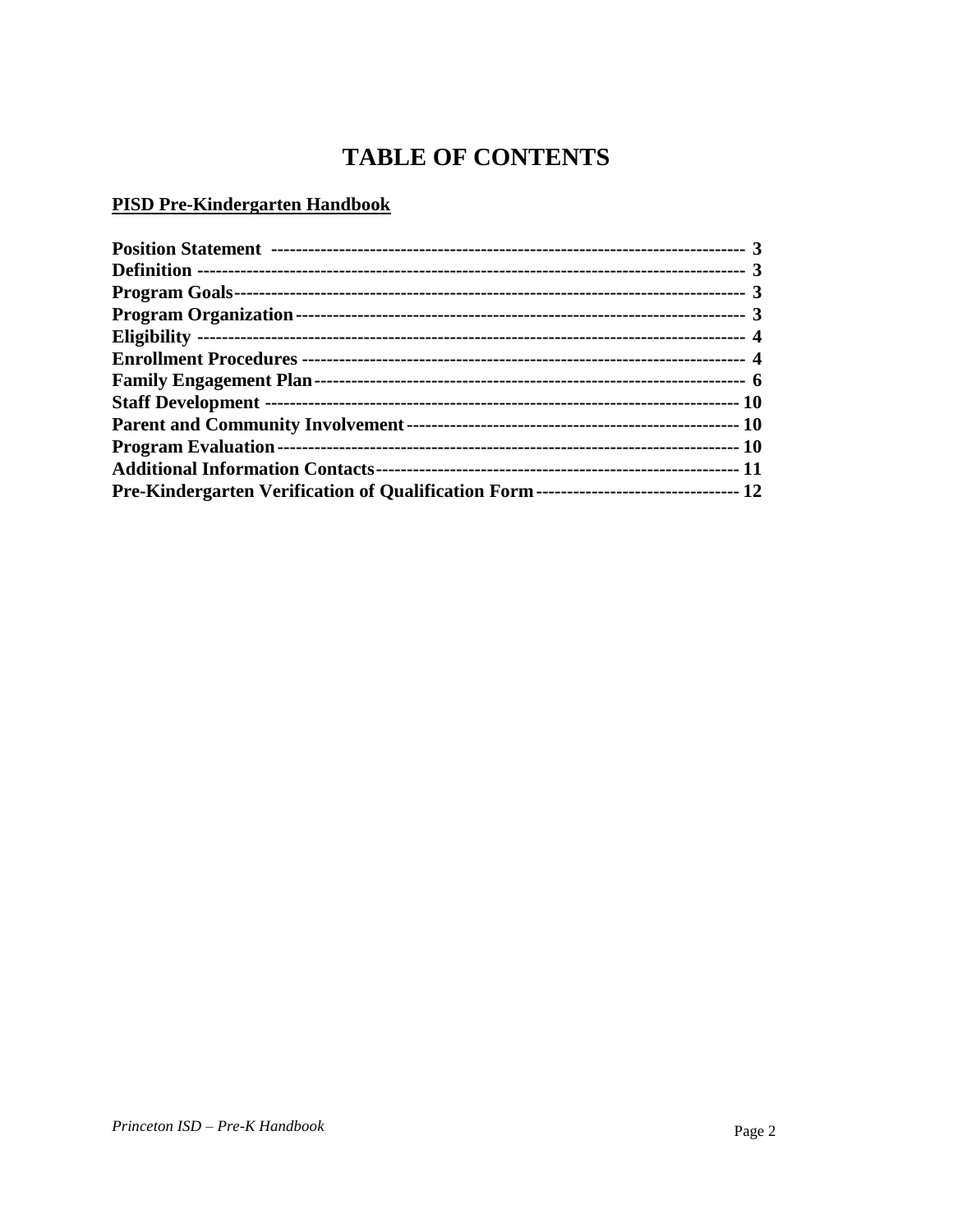## **POSITION STATEMENT**

In accordance with *Texas Education Code Sec.29.153,* Princeton ISD will provide a prekindergarten program for the educational development of four-year-olds eligible for participation in the program.

## **DEFINITION**

*Texas Education Code Sec. 29.153* states that a district must provide pre-kindergarten classes if 15 or more eligible pre-kindergarten students are identified and are at least four years of age.

## **PROGRAM GOALS**

Princeton ISD provides a comprehensive pre-kindergarten program designed to provide students with the prerequisite skills needed to ensure success in kindergarten. Princeton ISD will determine that:

- Public notification will be provided in both English and Spanish.
- Experiences and instruction will be based on developmentally appropriate concepts, skills, and themes and research-based teaching strategies proven to be successful.
- Parents and community members shall have the opportunity to provide input on the district and campus improvement plans. Families of identified students will be provided ongoing opportunities to participate and learn about the strategies used in the school program.
- Princeton ISD teachers and administrators will receive appropriate staff development in the area of early-childhood development and education.

## **PROGRAM ORGANIZATION**

Princeton ISD pre-kindergarten program will be organized as follows:

- Full-day pre-kindergarten program offered on all elementary campuses
- Full-day Bilingual pre-kindergarten program offered on Lacy, Godwin, and Harper campuses
	- o Lacy Elementary will serve Bilingual students from Smith Elementary
- Both programs will follow the regular daily hours of operation.
- Class sizes will not exceed 22 students per certified instructor.
- The focus of instruction uses interdisciplinary approaches and developmentally appropriate strategies to ensure students are provided the prerequisite skills necessary for kindergarten.
- Transportation will be provided.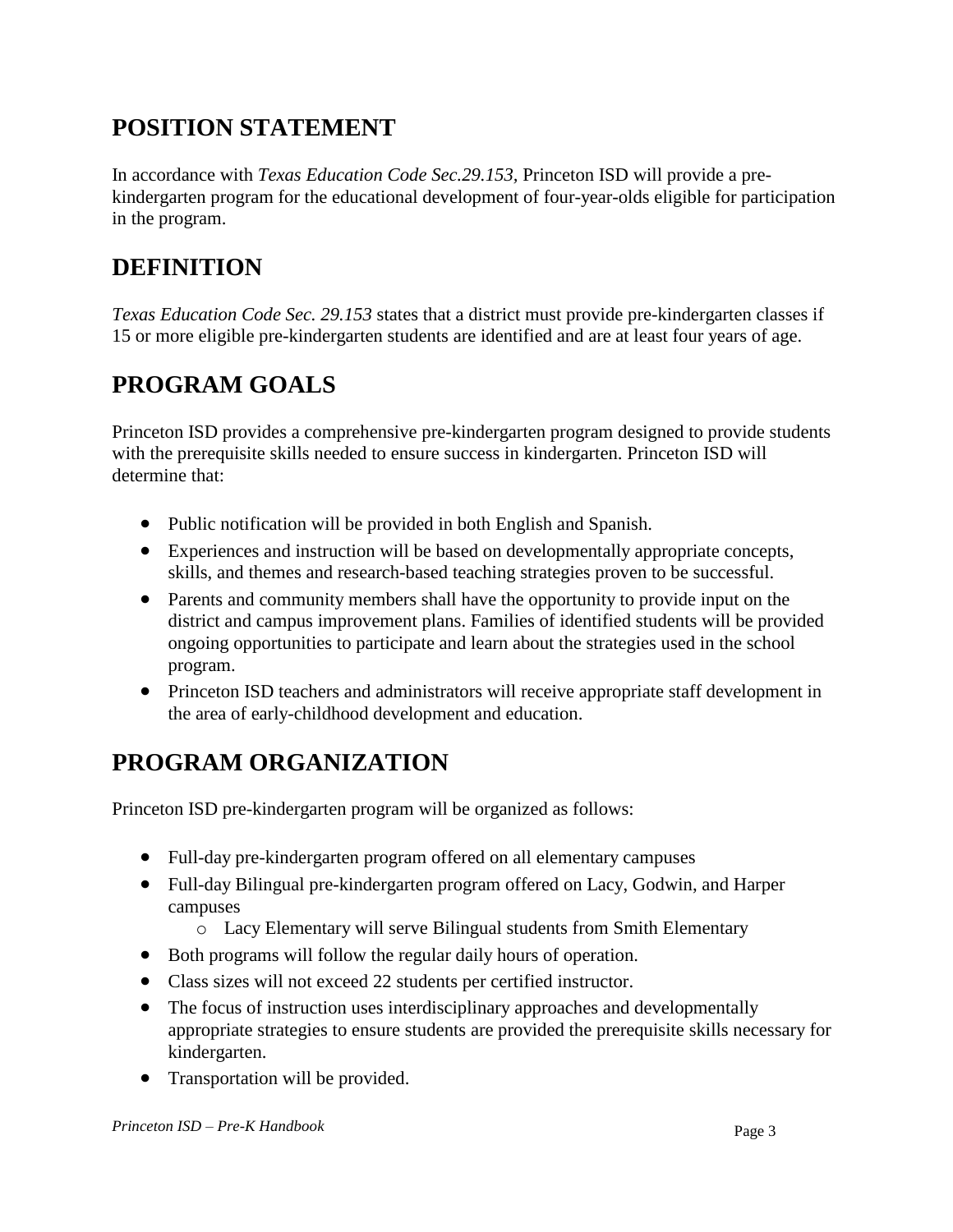## **ELIGIBILITY**

*Texas Education Code (Sec. 29.153 (b))* states that a child is eligible if:

- The child is unable to speak and comprehend the English language
- The child is economically disadvantaged
- The child is homeless, as defined by *42 U.S.C. Section 11434a*
- The child of active duty member of the armed forces
- The child of member of armed forces who was injured or killed while on active duty.
- The child is or has ever been in the conservatorship of the department of Family and Protective Services, as provided by *Family Code 262.201.*

## **ENROLLMENT PROCEDURES**

PISD provides public notice of the availability of PK classes through school newsletters, district email list, newspaper ads, public fliers around the community, and social media. Public notices are issued in English and Spanish.

The following documents must be provided at the time of enrollment for all qualifying factors:

- Birth certificate
- Immunization Record
- Proof of residency (utility bill with physical address)

In addition to the documentation required for all PK students the following procedures will be utilized in determining eligibility for individual qualifying factors:

- **1. Unable to speak and comprehend the English Language (EL)**
	- Parents/Guardians complete a Home Language Survey with a language other than English marked in either:
		- o What language is spoken in your home most of the time?
		- o What language does your child (do you) speak most of the time?
	- Bilingual teacher will administer Pre-IPT Oral Test for ages 3-5
		- o Students with a Language Level of either Non-English Speaking or Limited English Speaking qualify
	- Conduct an LPAC meeting. LPAC must identify the student as an English language learner
	- Have the completed Parent Permission form on file

#### **2. Economically Disadvantaged**

- Parents/Guardians complete a Free / Reduced Meal Application
- Child Nutrition Department will determine eligibility based on application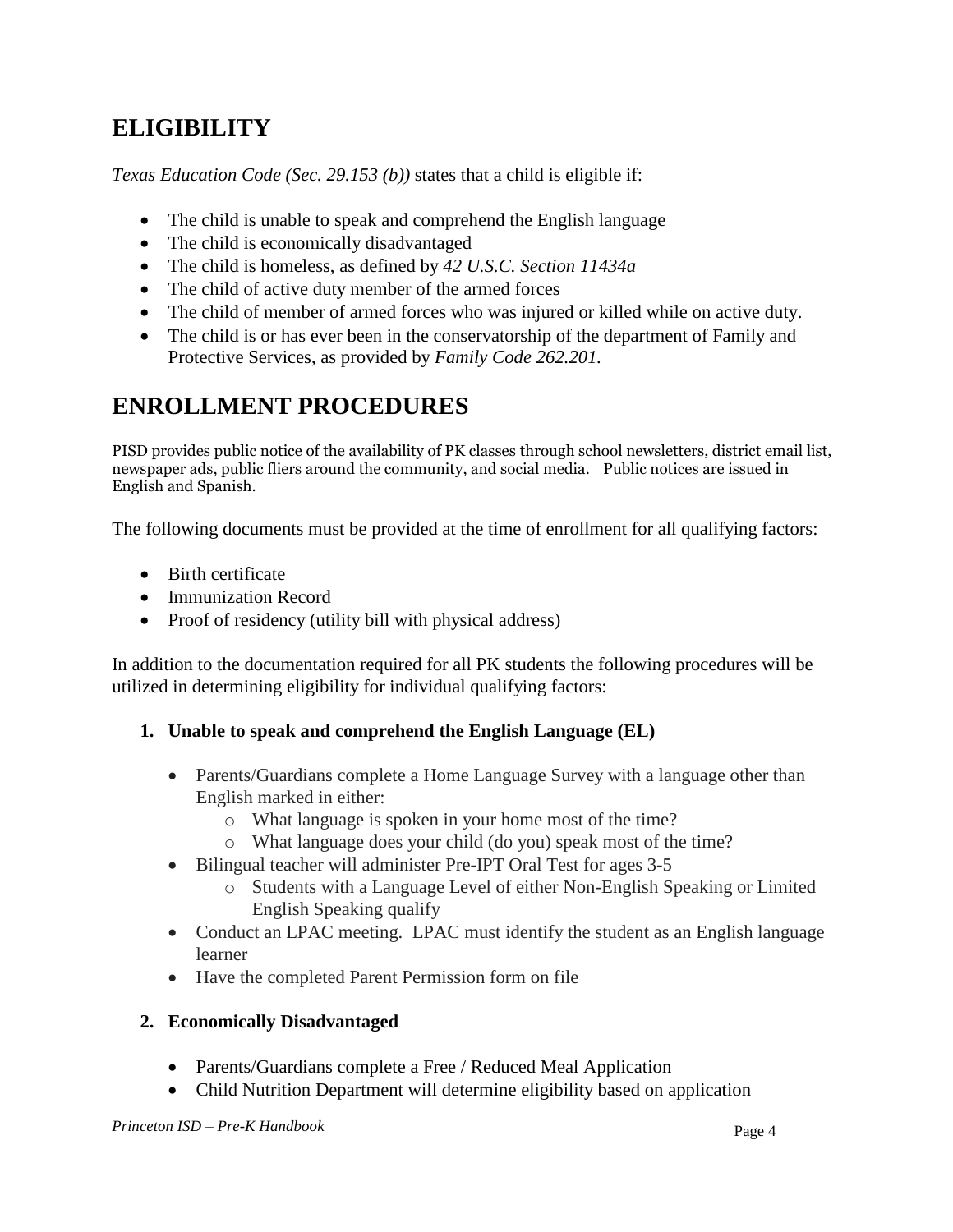#### **3. Homeless (McKinney-Vento Act)**

- Parents/Guardians complete Student Residency Questionnaire
- Homeless Liaison will determine eligibility based on questionnaire

#### **4. Child of active duty member of the armed forces**

- Documentation that a district employee verified the student's US Department of Defense (DoD) photo identification. (Form attached)
	- $\circ$  If the student has not been issued such an ID, then documentation must be on file that a district employee verified the military member's DoD photo identification (or other DoD-issued documentation indicating that the person is an active-duty member of the military) and verified documentation showing that the student is a child of the military member.

**Important:** Your district should **not** make a copy of DoD identification.

 A statement of service from the installation adjutant general director of human resources for children of active members, mobilized reservists, or members of the Texas National Guard.

#### **5. Child of Member of Armed Forces who was injured or killed while on active duty**

- A copy of the death certificate using the service-appropriate DoD form, or a DoD form that indicates death as the reason for the separation from service, for children of service members who died or were killed.
- A copy of Purple Heart orders or citation for children of service members or mobilized reservists or guardsmen who were wounded or injured in combat.
- A copy of the line of duty determination documentation for children of service members or mobilized reservists or guardsmen who were injured while serving active duty but were *not* wounded or injured in combat.
- Documentation that a service member is MIA for children of service members who are MIA.

#### **6. Child is or has ever been in the conservatorship of the department of Family and Protective Services**

- Parents/Guardians present PK Verification letter from DFPS and Child Protective Services; or
- If parent or caregiver does not receive this letter, he or she may obtain evidence of eligibility by contacting a DFPS education specialist.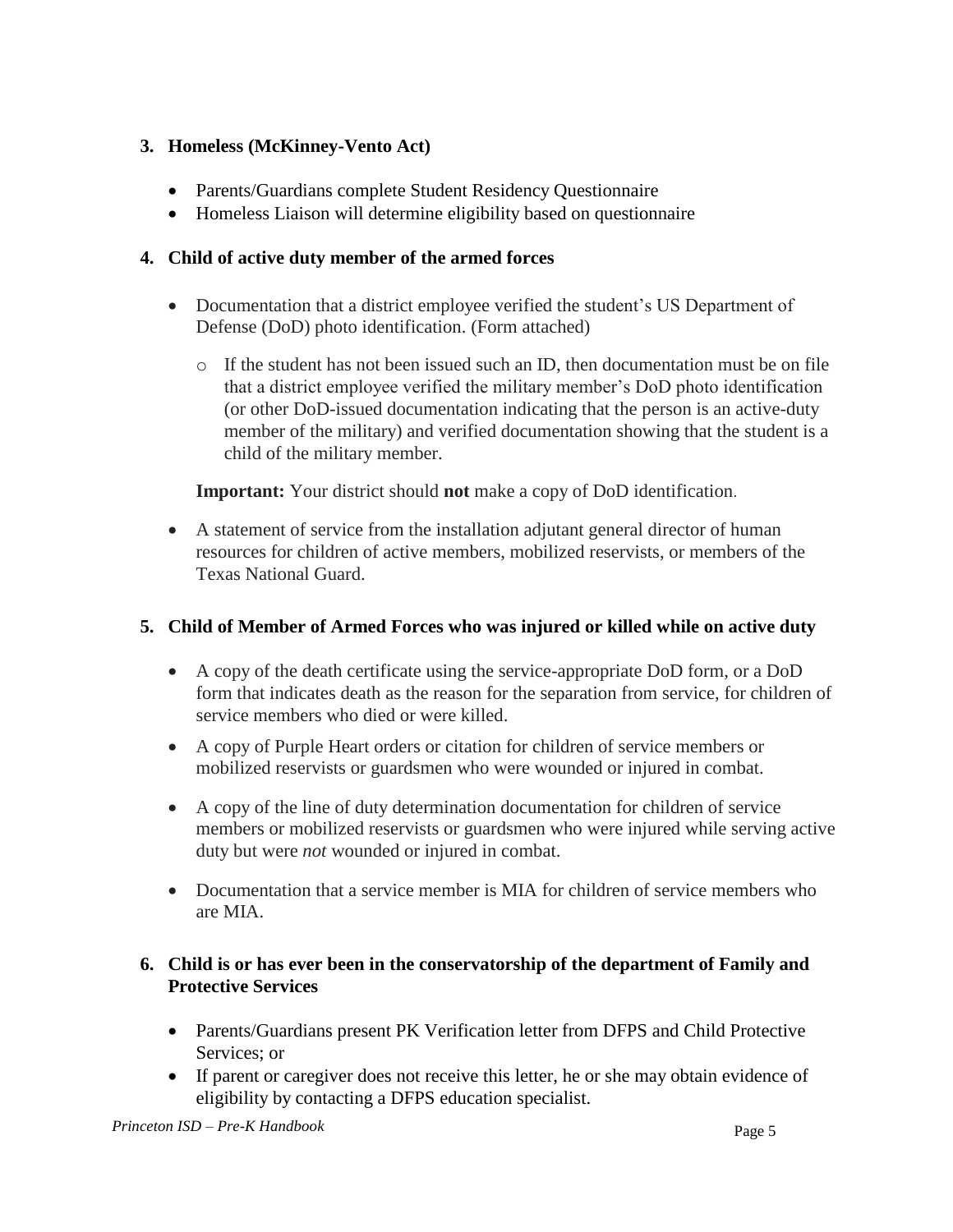## **FAMILY ENGAGEMENT PLAN**

PISD recognizes the importance of supporting families in order to increase child outcomes. Therefore, in accordance with the Texas Administrative Code (TAC) Commissioner's Rule §102.1003 (f), PISD utilizes family engagement strategies that are based on empirical research and are proven to demonstrate positive short-term and long-term outcomes for early childhood education.

#### **Goals:**

The goal for PISD's family engagement plan is to: create a foundation for the collaboration of mutual partners, embrace the individuality and uniqueness of families, and promote a culture of learning that is child-centered, age-appropriate, and family-driven.

Familiarize staff and parents with the district's Family Engagement Plan for achieving and maintaining high levels of family involvement and positive family attitudes toward education.

#### **Definitions:**

**Family—A**dults responsible for the child's care and children in the child's life who support the early learning and development of the child.

**Family engagement--**The mutual responsibility of families, schools, and communities is to build relationships that support student learning and achievement, family well-being, and the continuous learning and development of children, families, and educators. Family engagement is fully integrated into the child's educational experience, supports the whole child, and is both culturally responsive and linguistically appropriate.

#### **Guidelines**

In accordance with TAC 102.1003 (f), PISD's Family Engagement Plan shall address the following categories on all campuses:

- A. Facilitate family-to-family support
- B. Establish a network of community resources
- C. Increasing family participation in decision-making
- D. Equip families with tools to enhance and extend learning
- E. Develop staff skills in evidence-based practices that support families in meeting their children's learning benchmarks
- F. Evaluate family engagement efforts and use evaluations for continuous improvement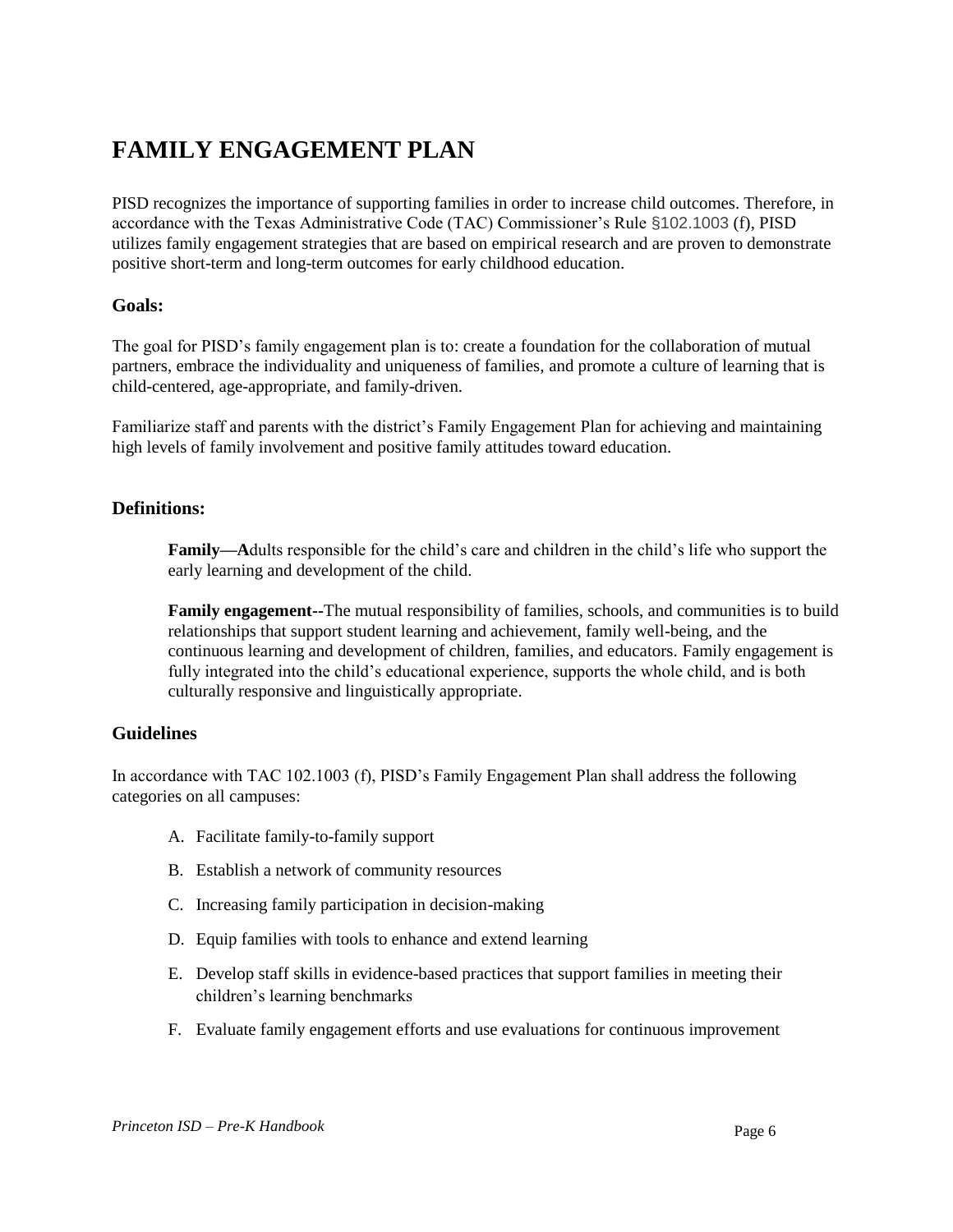#### **Strategies in Action**

#### **A. Facilitating Family-to-Family Support**

- Creating a safe and respectful environment where families can learn from each other as individuals and in groups;
- Encouraging bilingual family members to translate for new parents, thus enhancing better communication;
- Having a "Meet and Greet" time during the first week of school to give parents the opportunity to get to know one another on an informal basis at the beginning of the school year;
- Encouraging parents to set up mutual support mechanisms (e.g. phone trees, car pools, play groups);
- Hosting events that bring families together (e.g. family fun nights, open houses, Onion Festival);
- Organizing field trips and other activities that include families.

#### **B. Establish a network of community resources:**

- Building strategic partnerships;
- Leveraging community resources;
- Monitoring and evaluating policies and practices to stimulate innovation and create learning pathways;
- Establishing and maintaining partnerships with businesses, faith-based organizations, and community agencies;
- Identifying support from various agencies, including mental and physical health providers;
- Providing and facilitating referrals to family support or educational groups based on family interests and needs (e.g. Boy's and Girl's Clubs, youth leagues) ;
- Identifying partners to provide translators and culturally relevant resources reflective of home language.
- Providing up-to-date written information on community resources (e.g. PISD/Denton ISD's Adult Education and Literacy GED and ESL classes, PISD's community education classes, community health organizations, recreational options, resale shops, free clothes closet provided by local church, social service organizations, etc.)
- Having a different community resource visit the prekindergarten program once a month, giving family members the opportunity to interact with community resources more conveniently;
- Maintaining a parent resources section on counselor webpages that identify where community services can be found (e.g. health services, domestic violence services, clothes closet, Lion's Club Eyeglasses Program, Methodist Church sponsored Back to School Bash for free school supplies);
- Assisting families in getting acquainted with the community library (e.g. summer library reading program);
- Providing families with a list of free/low-cost recreational options in the community in which they reside (e.g. City Hall Fall and Christmas Festivals, Movie in the Park, Lion's Club Onion Festival, trunk-or-treat);
- Providing staff with time to participate in community events/meetings that enhance the program's ability to meet family needs (e.g. working booths at community events, PTO) .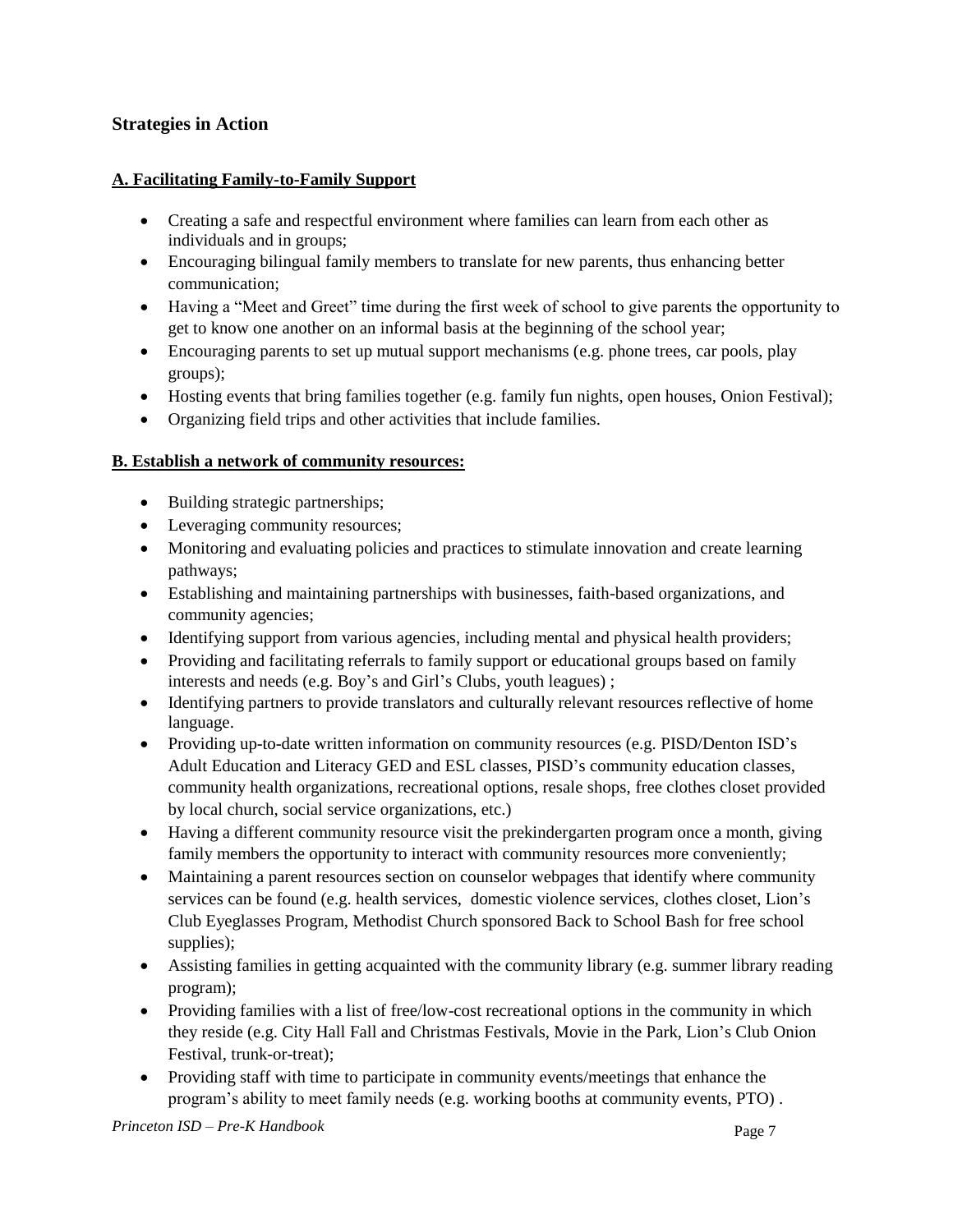#### **C. Increasing Family Participation in Decision-Making**

- Developing and supporting a family advisory council (e.g. PTO);
- Developing, adopting, and implementing identified goals within the annual campus/school improvement plan targeting family engagement (e.g. Campus Improvement Committee);
- Developing and supporting leadership skills for family members and providing opportunities for families to advocate for their children/families (e.g. PTO, Campus Improvement Committee);
- Collaborating with families to develop strategies to solve problems and serve as problem solvers (e.g. District and Campus Improvement Committee);
- Engaging families in shaping program activities and cultivating the expectation that information must flow in both directions to reflect two-way communication (Parent/Teacher Conference, Remind, social media, Campus Improvement Committee);
- Developing, in collaboration with families, clearly defined goals, outcomes, timelines, and strategies for assessing progress (BOY, MOY, EOY Parent/Teacher Conferences);
- Educating families about their rights under State and Federal law regarding the Individuals with Disabilities Education Act (IDEA);
- Providing opportunities for families to provide input on key decisions happening in the program (e.g. Campus Improvement Committee);
- Using an intake questionnaire at the beginning of the school year so that teachers can learn about the children in their classroom from their parents' perspective and begin some mutual goal setting with each individual family (Survey form at Meet the Teacher Night);

#### **D. Equipping Families with Tools to Enhance and Extend Learning**

- Designing or implementing existing home educational resources to support learning at home while strengthening the family/school partnership (e.g. A to Z Math activities and reading picture books, Fast Forward Reading Program);
- Equipping families with resources and skills to support their children through the transition to school and offering opportunities for families and children to visit the school in advance of the prekindergarten school year (e.g. PK Round Up activities and school tours);
- Providing complementary home learning activities for families to engage in at home with children through information presented in newsletters, online technology, parent/family-teacher conferences, and other school related events;
- Providing families with information, best practices, and training related to age appropriate developmental expectations (e.g. BOY, MOY, EOY Parent/Teacher Conferences);
- Emphasizing benefits of positive family practices such as attachment and nurturing that complement the stages of children's development (e.g. BOY, MOY, EOY Parent/Teacher Conferences);
- Collaborating with families to appropriately respond to children's behavior in a non-punitive, positive, and supportive way (e.g. conference, phone, literature);
- Conferencing with families at least twice during the school year and collaborating with them in setting goals for their children while at the prekindergarten program;
- Encouraging family members to volunteer in the classroom, using the time to foster enhanced communication regarding their child's development;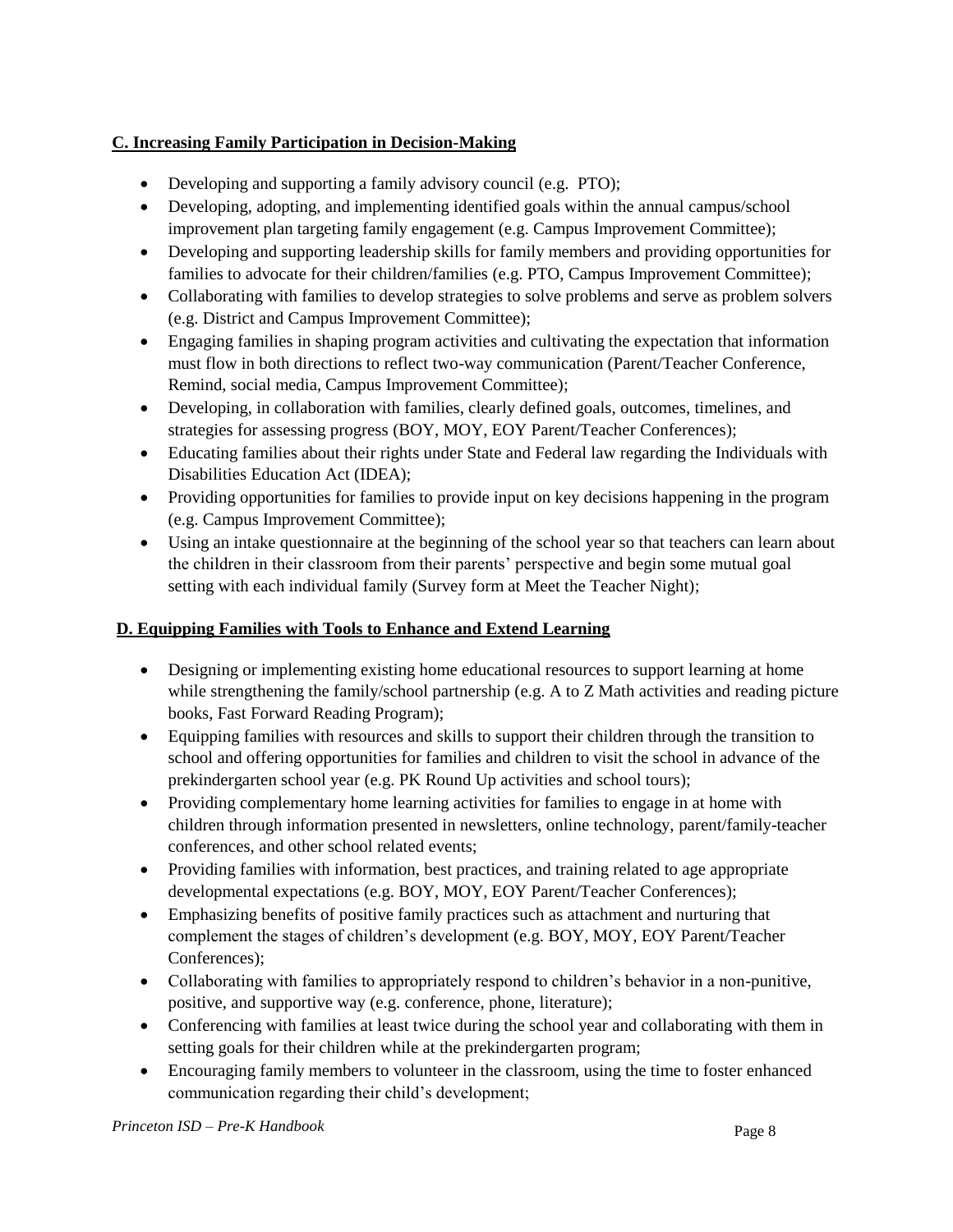- Doing an annual survey at the beginning of the school year to identify parents' talents, skills and cultural traditions that they would be willing to share with the classroom;
- Having kindergarten staff visit each prekindergarten classrooms giving parents the opportunity to meet teachers, administrators and have their questions answered regarding the transition to kindergarten (Kindergarten Round Up activities to prepare PK for Kinder);
- Utilizing PISD Email Express, Remind, and digital signage to share information on upcoming school and community events;
- Hosting a Family Night centered around a topic that interests everyone. Plan activities for both adults and children of various ages, including siblings (e.g. Movie Night, painting, talent shows, dances, trunk-or-treat);

#### **E. Developing Staff Skills in Evidence-Based Practices that Support Families in Meeting their Children's Learning Benchmarks**

- Providing essential professional development for educators in understanding communication and engagement with families, including training on communicating with families in crisis;
- Promoting and developing family engagement as a core strategy to improve teaching and learning among all educators and staff;
- Developing staff skills to support and use culturally diverse, culturally relevant, and culturally responsive family engagement strategies.
- Training children to greet and say good-bye to parents and their classmates as a means to show respect for all program participants;
- Using developmentally appropriate activities to help children understand differences in families, cultures and traditions;
- Providing training for educators on how to respond to families that are in a crisis; Making space available for staff to meet with parents privately;
- Providing professional development opportunities focused on professional ethics as it relates to family engagement (ex: boundaries, confidentiality, etc.);
- Providing professional development that is effective in developing skills in working with families. Topics could include: engaging fathers, communication styles, parenting practices, understanding and responding to your child's behavior, etc.;
- Providing professional development that focuses on how culture can influence perspectives on childrearing, such as: communication styles, role of professionals, caregiving (sleeping, eating, toileting), discipline, language and learning (Ruby Payne);
- Committing to hiring staff that reflect the diversity of the community in which the program resides.

#### **F. Evaluating Family Engagement Efforts and Using Evaluation for Continuous Improvement**

- Ensuring an evaluation plan is an initial component that guides action (e.g. District and Campus Improvement Committee);
- Using a cyclical process to ensure evaluation results are used for continuous improvement and adjustment (e.g. District and Campus Improvement Committee) ;
- Ensuring teachers play a role in the family engagement evaluation process (e.g. Teacher representatives on the District and Campus Improvement Committies)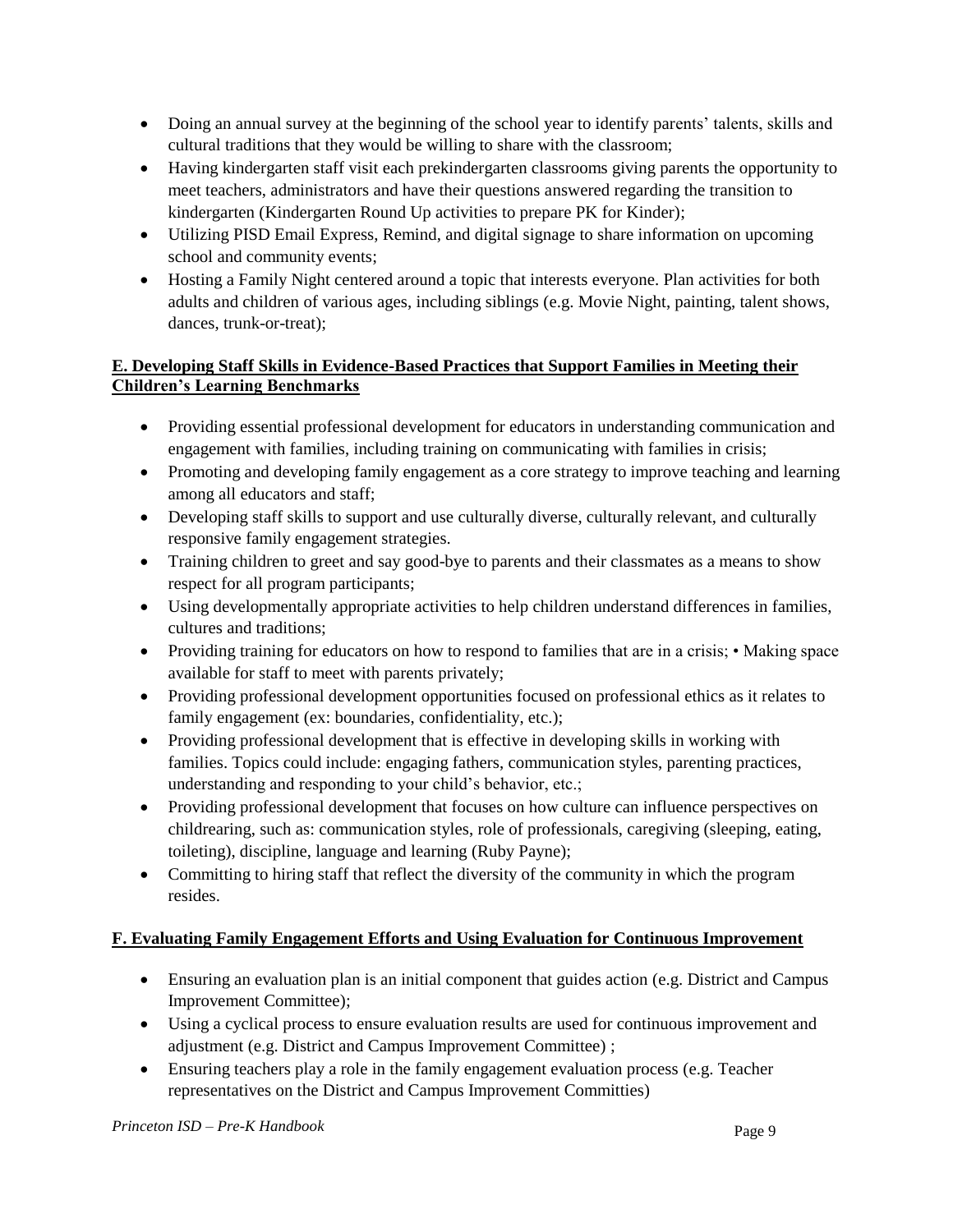- Setting child-centered goals with parents at the beginning of the school year. Check in with them several times during school year to discuss the progress that has been made in achieving the mutually developed goals;
- Incorporating goals related to family engagement into the program's strategic planning initiatives (e.g. District and Campus Improvement Committee);
- Parents and community members are invited to be a part of the district and campus site-based decision committees.

## **STAFF DEVELOPMENT**

Princeton ISD endorses the position that quality staff development cannot be overemphasized. Administrative and supervisory staff members support early childhood education through providing the leadership and resources for effective ongoing staff development for the early childhood educators.

## **PARENT AND COMMUNITY INVOLVEMENT**

Princeton ISD embraces the belief that early childhood education is successful only if parents are included as partners in the education of their children. Parents must receive information related to program objectives and activities which support the school process. Princeton ISD also relies on active community support for its programs. Community members can offer resources and assistance which contribute to the program's success.

Parents are informed through this program description, updates, newsletters and information about program activities and parent involvement activities.

Parents and community members are invited to be part of Princeton ISD's site-based decision committees.

By the combined effort of families, students, and staff, effective services are offered to the prekindergarten students in Princeton ISD.

## **PROGRAM EVALUATION**

The pre-kindergarten program is evaluated at the end of each year through the district and campus site-based decision making committees. These committees include parents, community, and business members, teachers and administrators. Goals for the year are evaluated for effectiveness, and new goals are set for the coming year.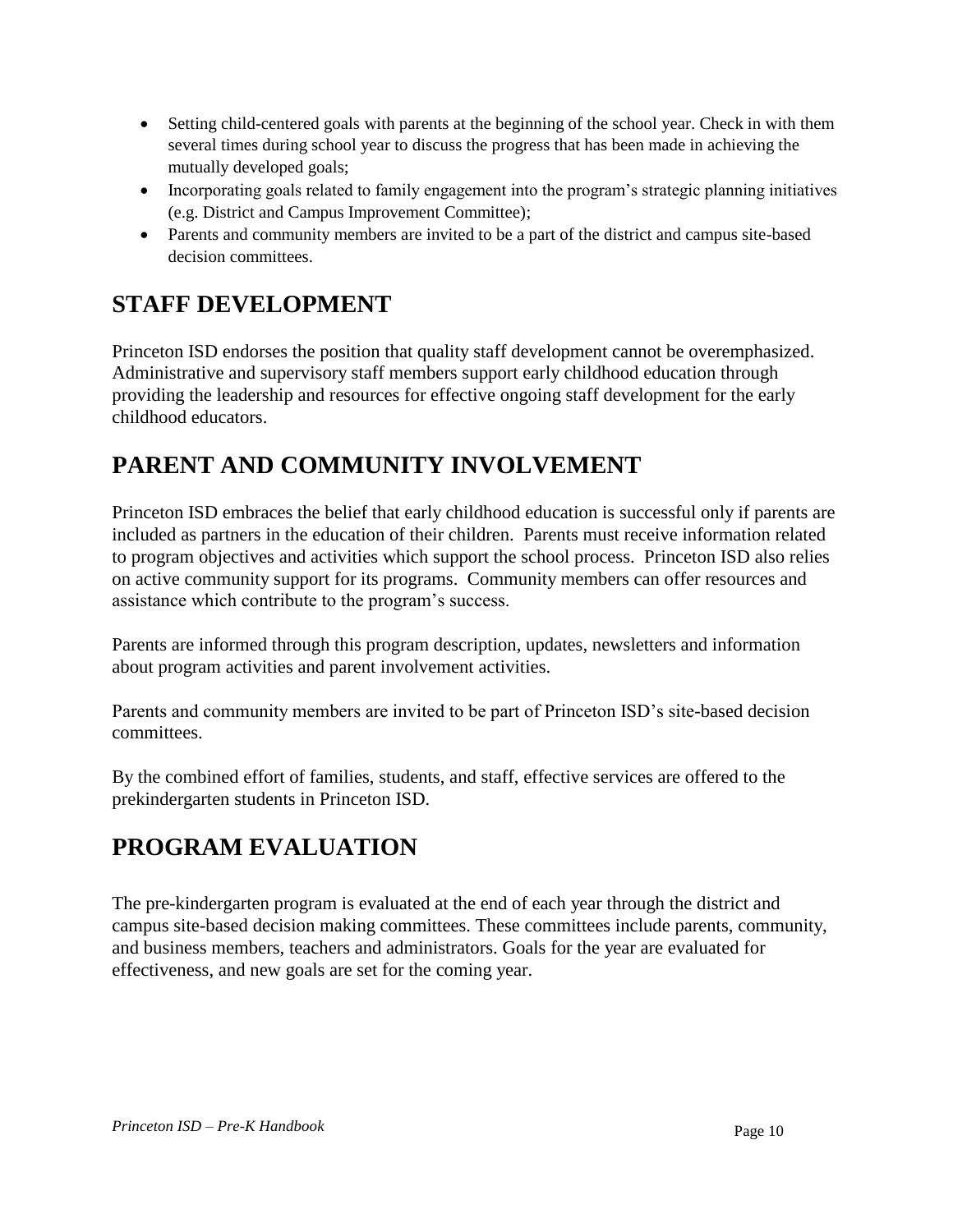### **ADDITIONAL INFORMATION**

For further information on the pre-kindergarten program offered at Princeton ISD, please contact the following personnel:

| Jackie Hendricks,<br>Assistant Superintendent of<br><b>Elementary Curriculum</b> | (469) 952-5400 (menu: administration)        |
|----------------------------------------------------------------------------------|----------------------------------------------|
|                                                                                  |                                              |
| <b>Campus Principal or Counselor</b>                                             | $(469)$ 952-5400 (menu: your child's campus) |

By the combined effort of families, students, and staff, effective services are offered to the prekindergarten students in Princeton ISD.